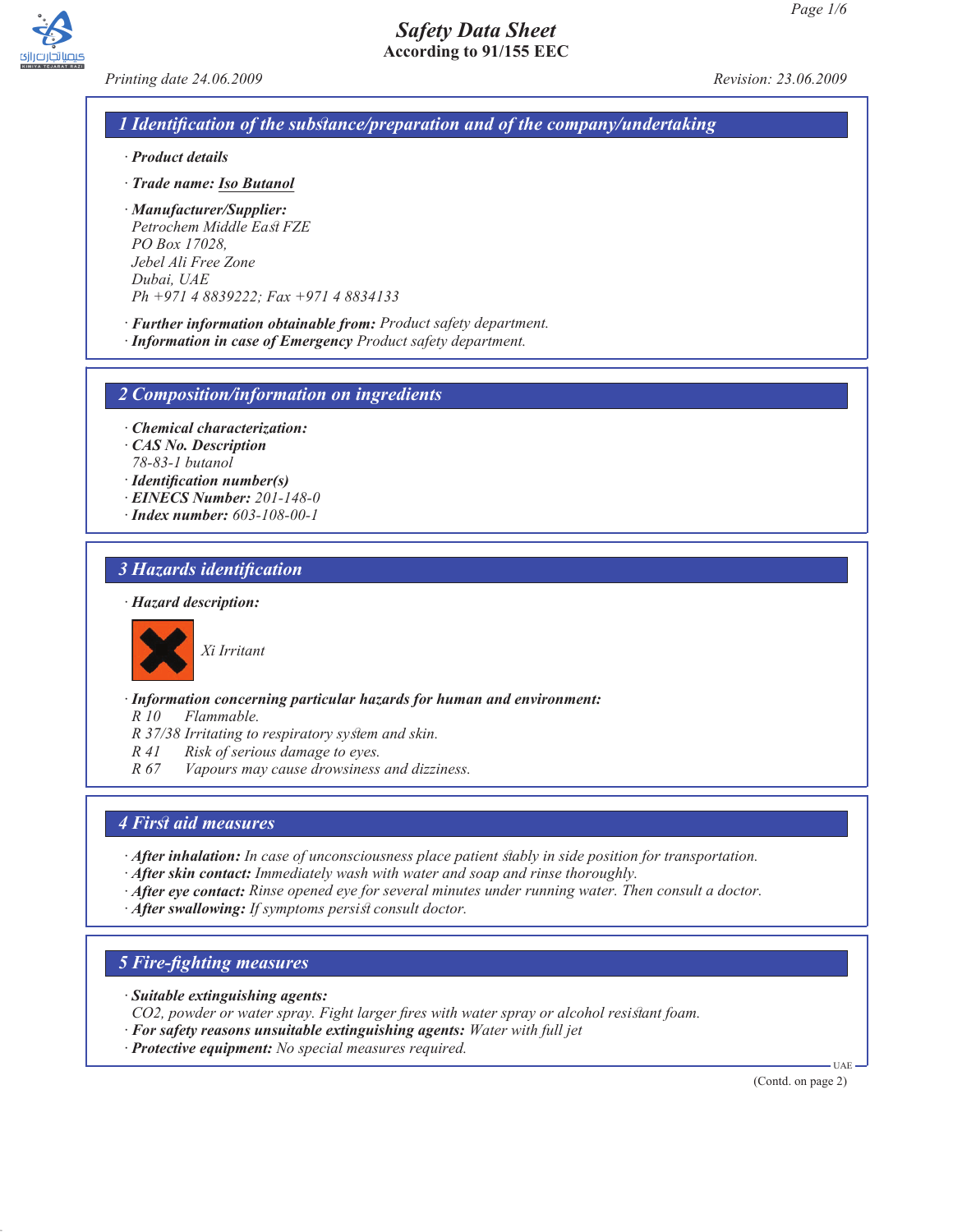*Printing date 24.06.2009 Revision: 23.06.2009*

*Trade name: Iso Butanol*

(Contd. of page 1)

### *6 Accidental release measures*

- *· Person-related safety precautions: Wear protective equipment. Keep unprotected persons away.*
- *· Measures for environmental protection: Do not allow to enter sewers/ surface or ground water.*
- *· Measures for cleaning/collecting: Dilute with plenty of water. Ensure adequate ventilation.*

### *7 Handling and storage*

- *· Handling:*
- *· Information for safe handling: No special requirement*
- *· Information about fire and explosion protection: Keep ignition sources away - Do not smoke.*

*Protect against electrostatic charges.*

*· Storage:*

- *· Requirements to be met by storerooms and receptacles: No special requirements.*
- *· Information about storage in one common storage facility: Not required.*
- *· Further information about storage conditions: Keep container tightly sealed.*

### *8 Exposure controls/personal protection*

*· Additional information about design of technical facilities: No further data; see item 7.*

| · Ingredients with limit values that require monitoring at the workplace: |                                                                      |  |
|---------------------------------------------------------------------------|----------------------------------------------------------------------|--|
| 78-83-1 butanol                                                           |                                                                      |  |
| PEL (USA)                                                                 | $300 \; mg/m^3$ , 100 ppm                                            |  |
| REL (USA)                                                                 | $150$ mg/m <sup>3</sup> , 50 ppm                                     |  |
| TLV (USA)                                                                 | $152 \; mg/m^3$ , 50 ppm                                             |  |
|                                                                           | WEL (Great Britain) Short-term value: 231 mg/m <sup>3</sup> , 75 ppm |  |
|                                                                           | Long-term value: $154$ mg/m <sup>3</sup> , 50 ppm                    |  |

*· Additional information: The lists valid during the making were used as basis.*

*· Personal protective equipment:*

- *· General protective and hygienic measures:*
- *Keep away from foodstuffs, beverages and feed. Immediately remove all soiled and contaminated clothing Wash hands before breaks and at the end of work. Avoid contact with the skin.*

*Avoid contact with the eyes and skin.*

*· Respiratory protection:*

*In case of brief exposure or low pollution use respiratory filter device. In case of intensive or longer exposure use self-contained respiratory protective device. · Protection of hands:*



*Protective gloves*

*The glove material has to be impermeable and resistant to the product/ the substance/ the preparation. Due to missing tests no recommendation to the glove material can be given for the product/ the preparation/ the chemical mixture.*

(Contd. on page 3)

UAE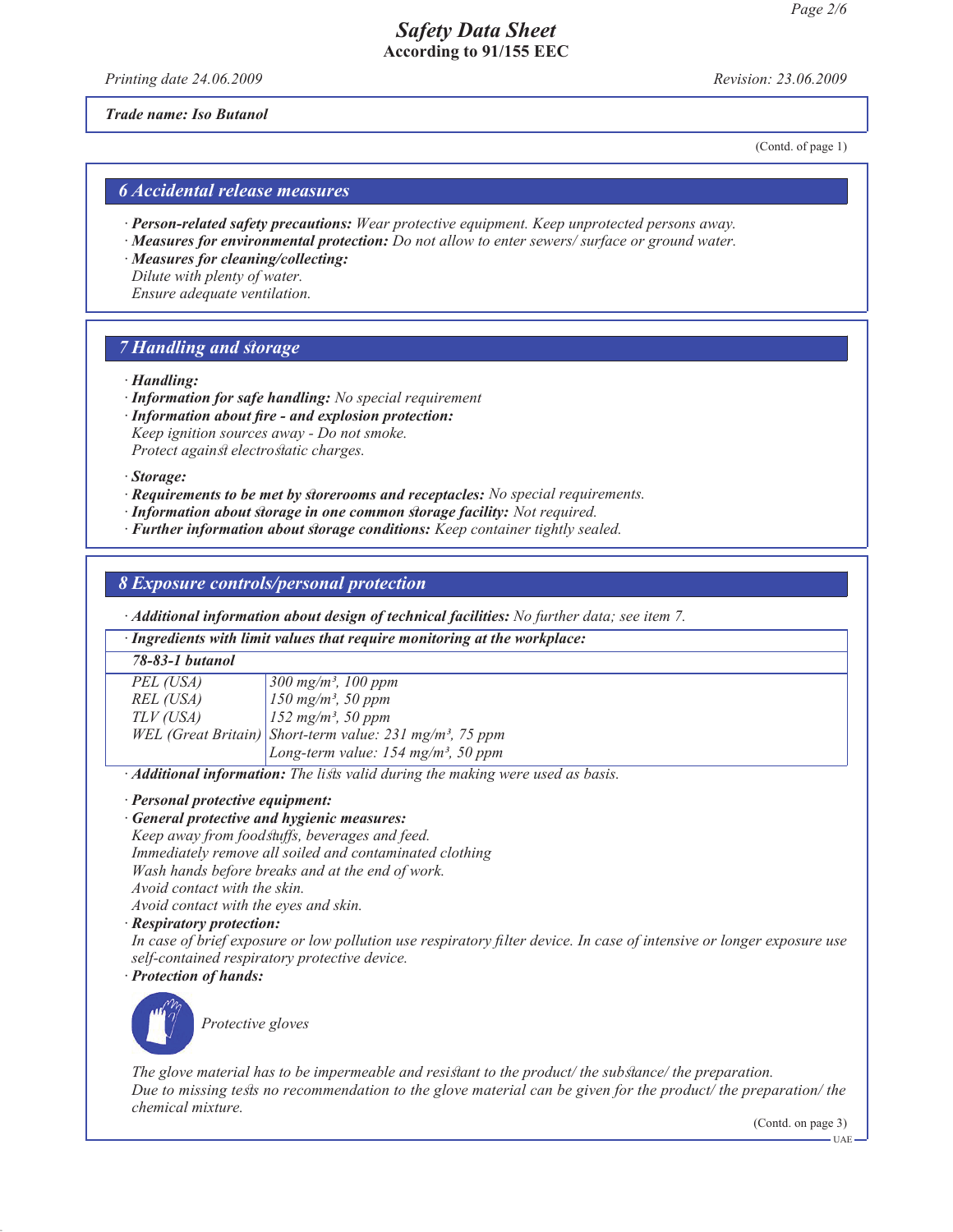*Printing date 24.06.2009 Revision: 23.06.2009*

#### *Trade name: Iso Butanol*

(Contd. of page 2)

*Selection of the glove material on consideration of the penetration times, rates of diffusion and the degradation · Material of gloves*

*The selection of the suitable gloves does not only depend on the material, but also on further marks of quality and varies from manufacturer to manufacturer.*

*· Penetration time of glove material The exact break through time has to be found out by the manufacturer of the protective gloves and has to be observed.*

*· Eye protection:*



*Tightly sealed goggles*

| <b>9 Physical and chemical properties</b>                                                                          |                                                                                                |  |
|--------------------------------------------------------------------------------------------------------------------|------------------------------------------------------------------------------------------------|--|
| <b>General Information</b>                                                                                         |                                                                                                |  |
| Form:<br>Colour:                                                                                                   | Fluid<br>Colourless                                                                            |  |
| Odour:                                                                                                             | Sweetish                                                                                       |  |
| · Change in condition<br>Melting point/Melting range: $-108^{\circ}C$<br><b>Boiling point/Boiling range: 108°C</b> |                                                                                                |  |
| · Flash point:                                                                                                     | $24^{\circ}C$                                                                                  |  |
| · Ignition temperature:                                                                                            | $390^{\circ}C$                                                                                 |  |
| · Danger of explosion:                                                                                             | Product is not explosive. However, formation of explosive air/vapour mixtures<br>are possible. |  |
| · Explosion limits:<br>Lower:<br><b>Upper:</b>                                                                     | 1.7 Vol $\%$<br>$12$ Vol $\%$                                                                  |  |
| $\cdot$ Vapour pressure at 20 $\degree$ C:                                                                         | $12$ hPa                                                                                       |  |
| $\cdot$ Density at 20 $\mathrm{^{\circ}C:}$                                                                        | $0.8016$ g/cm <sup>3</sup>                                                                     |  |
| · Solubility in / Miscibility with<br>water at $20^{\circ}$ C:                                                     | $100 \text{ g/l}$                                                                              |  |
| $\cdot$ pH-value (80 g/l) at 20 $\degree$ C:                                                                       | 7                                                                                              |  |
| · Viscosity:<br>Dynamic at $20^{\circ}$ C:                                                                         | $3.95$ mPas                                                                                    |  |

# *10 Stability and reactivity*

*· Thermal decomposition / conditions to be avoided: No decomposition if used according to specifications.*

- *· Dangerous reactions No dangerous reactions known.*
- *· Dangerous decomposition products: No dangerous decomposition products known.*

(Contd. on page 4)

UAE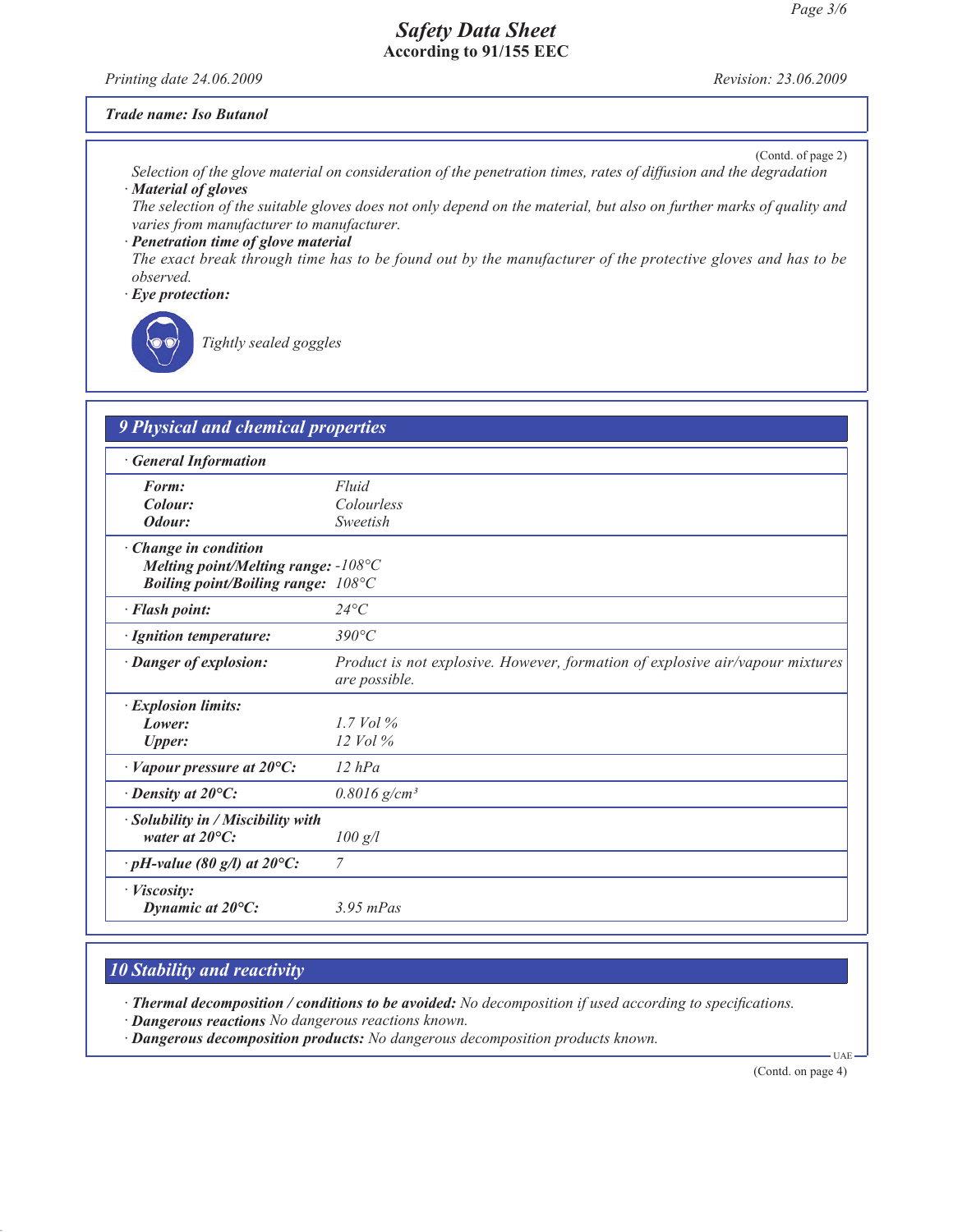*Printing date 24.06.2009 Revision: 23.06.2009*

#### *Trade name: Iso Butanol*

(Contd. of page 3)

## *11 Toxicological information*

#### *· Acute toxicity:*

*· LD/LC50 values relevant for classification:*

*Oral LD50 2460 mg/kg (rat)*

*Dermal LD50 3400 mg/kg (rabbit)*

- *· Primary irritant effect:*
- *· on the skin: Irritant to skin and mucous membranes.*
- *· on the eye: Strong irritant with the danger of severe eye injury.*
- *· Sensitization: No sensitizing effects known.*

#### *12 Ecological information*

*· General notes:*

*Water hazard class 1 (German Regulation) (Assessment by list): slightly hazardous for water Do not allow undiluted product or large quantities of it to reach ground water, water course or sewage system.*

# *13 Disposal considerations*

*· Product:*

*· Recommendation*

*Must not be disposed together with household garbage. Do not allow product to reach sewage system.*

*· Uncleaned packaging:*

*· Recommendation: Disposal must be made according to official regulations.*

### *14 Transport information*

*· Land transport ADR/RID (cross-border)*



| $\cdot$ ADR/RID class:           | 3 Flammable liquids.                                       |
|----------------------------------|------------------------------------------------------------|
| $\cdot$ Danger code (Kemler): 30 |                                                            |
| · UN-Number:                     | 1212                                                       |
| · Packaging group:               | Ш                                                          |
| $\cdot$ Hazard label:            | 3                                                          |
|                                  | · Description of goods: 1212 ISOBUTANOL (ISOBUTYL ALCOHOL) |
| · Maritime transport IMDG:       |                                                            |
| ö                                |                                                            |
| · <b>IMDG</b> Class:             | 3                                                          |
| · UN Number:                     | 1212                                                       |
| $\cdot$ Label                    | 3                                                          |
| · Packaging group:               | Ш                                                          |
|                                  | (Cond. on page 5)                                          |

UAE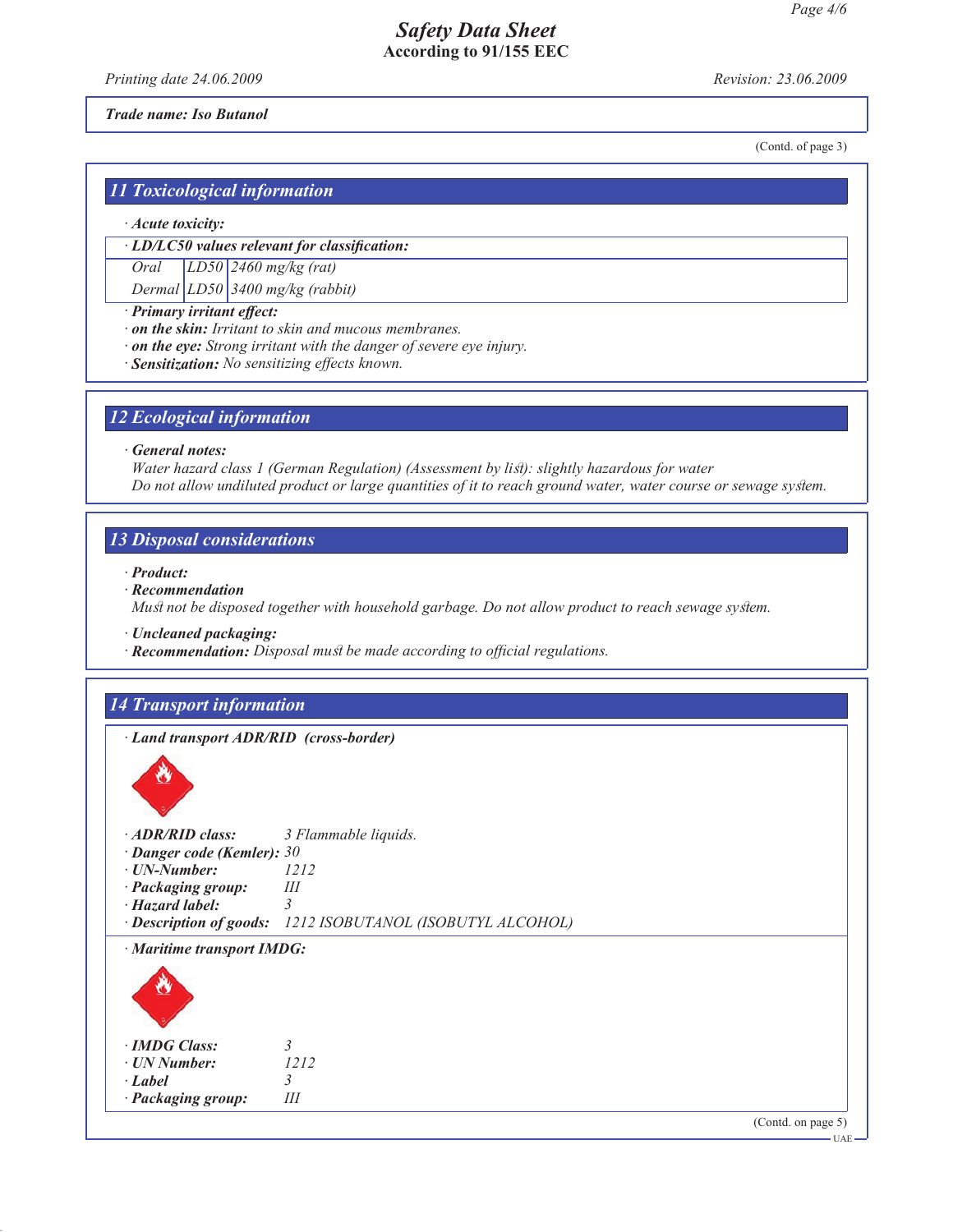*Printing date 24.06.2009 Revision: 23.06.2009*

*Trade name: Iso Butanol*

|                                       |                                                       | (Contd. of page 4) |
|---------------------------------------|-------------------------------------------------------|--------------------|
| · EMS Number:                         | $F-E$ , S-D                                           |                    |
| $\cdot$ Marine pollutant:             | No                                                    |                    |
|                                       | · Proper shipping name: ISOBUTANOL (ISOBUTYL ALCOHOL) |                    |
| · Air transport ICAO-TI and IATA-DGR: |                                                       |                    |
|                                       |                                                       |                    |
| $\cdot$ ICAO/IATA Class:              | 3                                                     |                    |
| · UN/ID Number:                       | 1212                                                  |                    |
| $\cdot$ Label                         | 3                                                     |                    |
| · Packaging group:                    | Ш                                                     |                    |
|                                       | · Proper shipping name: ISOBUTANOL (ISOBUTYL ALCOHOL) |                    |

# *15 Regulatory information*

#### *· Labelling according to EU guidelines:*

*The product has been classified and marked in accordance with EU Directives / Ordinance on Hazardous Materials.*

#### *· Code letter and hazard designation of product:*



*Xi Irritant*

#### *· Risk phrases:*

- *10 Flammable.*
- *37/38 Irritating to respiratory system and skin.*
- *41 Risk of serious damage to eyes.*
- *67 Vapours may cause drowsiness and dizziness.*

#### *· Safety phrases:*

- *2 Keep out of the reach of children.*
- *7/9 Keep container tightly closed and in a well-ventilated place.*
- *13 Keep away from food, drink and animal feedingstuffs.*
- *26 In case of contact with eyes, rinse immediately with plenty of water and seek medical advice.*

### *16 Other information*

*This information is based on our present knowledge. However, this shall not constitute a guarantee for any specific product features and shall not establish a legally valid contractual relationship.*

#### *· Department issuing MSDS: Product safety department*

*· Contact:*

#### *Mr. Menon*

*ADR: Accord européen sur le transport des marchandises dangereuses par Route (European Agreement concerning the International Carriage of Dangerous Goods by Road)*

*RID: Règlement international concernant le transport des marchandises dangereuses par chemin de fer (Regulations Concerning the International Transport of Dangerous Goods by Rail)*

*IMDG: International Maritime Code for Dangerous Goods*

*IATA: International Air Transport Association*

*IATA-DGR: Dangerous Goods Regulations by the "International Air Transport Association" (IATA)*

*ICAO: International Civil Aviation Organization*

(Contd. on page 6)

UAE